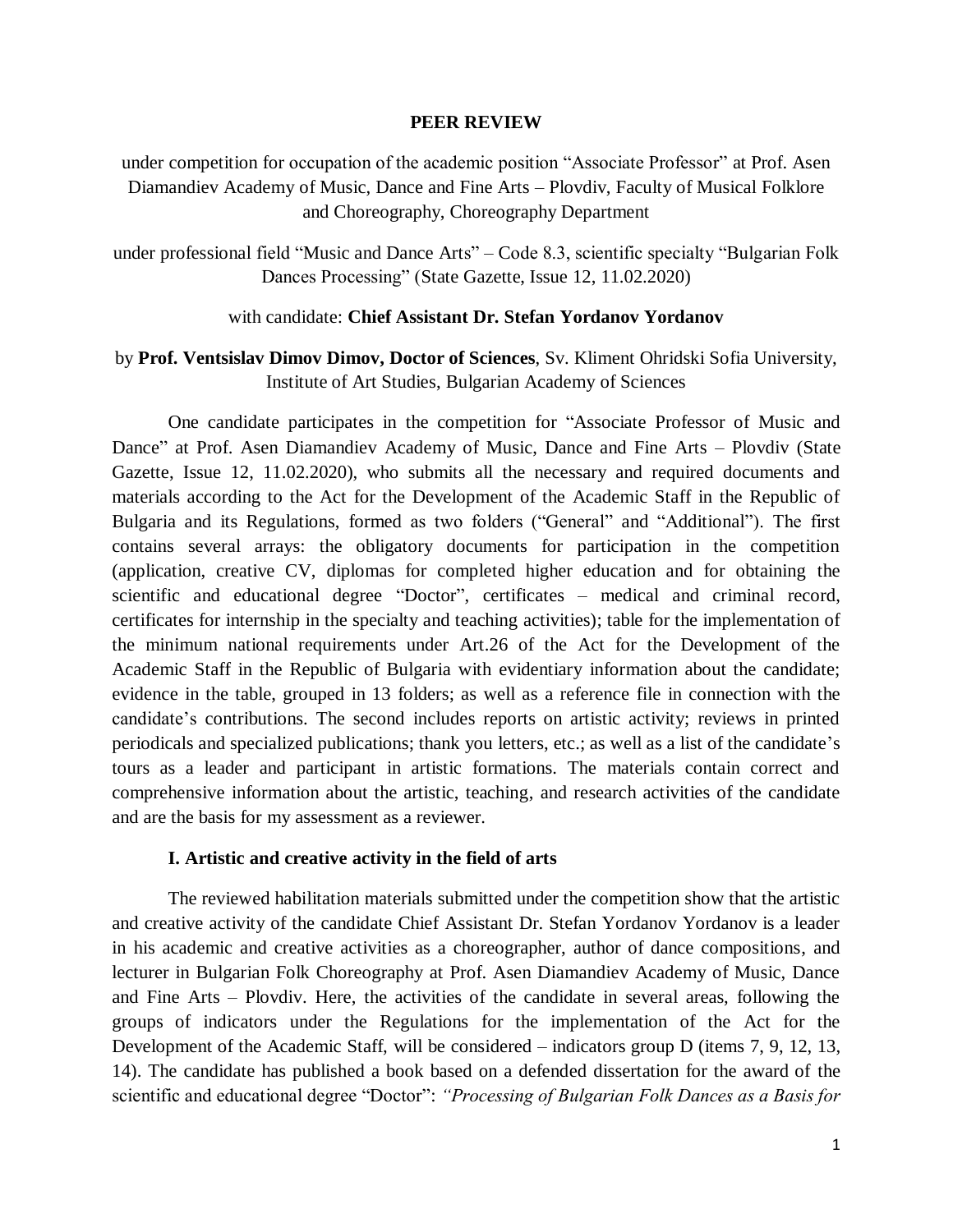*Their Stage Transformation"*, 2019, Prof. Asen Diamandiev Academy of Music, Dance and Fine Arts – Plovdiv (D.7. – 75 points). Yordanov presents two articles published in specialized publications in the field of arts (D.9. – 30 points). As a realized author's product in the field of arts, the candidate presents choreography in the theatrical production of Boryana Drama Theater – Plovdiv by Yordan Yovkov – directed by Krasimir Rankov, choreographer Stefan Yordanov, music by Kostadin Buradzhiev, 2017 (D.12. – 30 points). As a leading or independent creative performance, the candidate presents his choreography in the performance *"Memory of Perushtitsa"*, 2017 at the Historical Museum – Perushtitsa (G.13. – 35 points). As a supporting creative performance and participation in a collective product, the candidate presents the choreography in the film "Voevoda" (Bulgaria, 2017), directed by Zornitsa Sofia, screenwriter Nikolay Haytov, composer Darko Markovic, choreographer Stefan Yordanov (G.14. – 10 points).

The analysis of the artistic and creative activity of Stefan Yordanov documented in the table shows that he has an active, significant, and highly recognized participation as an artist in artistic stage and screen performances. As a choreographer, author of the dance components of many performances and a film, author of a study on the topic of the competition – the processing of Bulgarian folk dances as a basis for their stage transformation, and author of reports and publications, Yordanov has significant results. The numerical expression of his artistic contributions  $-180$  points  $-$  significantly exceeds the requirements of indicator D for scientific publications and creative performances in the field of arts (the minimum national requirements for scientific, teaching, and artistic activity of candidates for the academic position of "Associate Professor" under professional field 8.3 "Music and Dance Arts" are 120 points).

## **II. Educational (pedagogical and teaching-methodological) activity**

The candidate Chief Assistant Dr. Stefan Yordanov has provided for review documents (creative CV, diplomas, certificate of internship, contributions, etc.), which outline a rich and diverse educational (pedagogical and teaching-methodological) activity, which can be divided into several directions: 1) Participation in and management of a national scientific, educational, or artistic projects; 2) Pedagogical and teaching practice in the field of arts – management of master classes and workshops (creative workshops).

Dr. Yordanov presents evidence of participation in a project supported by the Ministry of Education and Science (Contract No 16/2014, headed by Assoc. Prof. Dr. Anton Andonov) – three concerts on the occasion of the 40th anniversary of the Choreography Department, Academy of Music, Dance and Fine Arts – Plovdiv (F.22. – 15 points); and for management of a national scientific, educational, or artistic project (F.24. – 30 points): "Participation of the Academic Folklore Ensemble at the Academy in the XXIV International Folklore Festival Plovdiv 2018", on the occasion of the 10th anniversary of the Academic Folklore Ensemble (Financing organization MES, Contract No 9/2018, headed by Chief Assistant Dr. Stefan Yordanov). The candidate presents evidence of pedagogical and teaching practice in the field of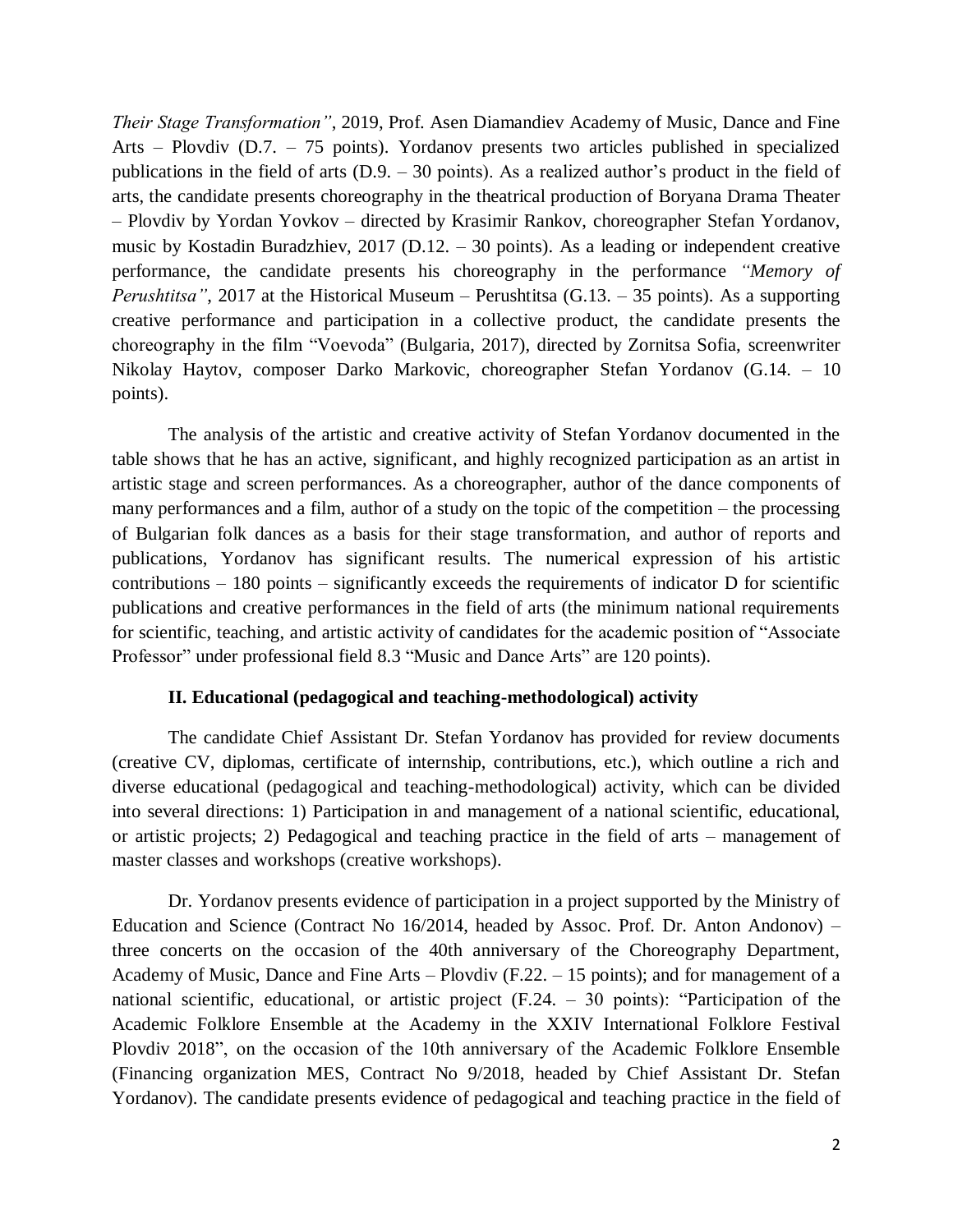arts – information for the management of three master classes in the field of arts  $(F.28. - 60)$ points): master class "Thracian Ethnographic Field" (2019, Veliko Tarnovo); workshop "Folk Dances from the Dobrudzha Ethnographic Region" (2019, "Ludi Mladi" Folk Dance School, Plovdiv) and workshop "Bulgarian Traditional Folk Dances" (2019, Plovdiv Youth Center).

The indicated activities of Chief Assistant Dr. Stefan Yordanov in the field of pedagogical and teaching activities summarize a score of 105 points, which exceeds the minimum required number of points under the Regulations for the implementation of the Act for the Development of the Academic Staff, indicators group F (50 points).

### **III. Research activity**

The candidate submitted for review papers and citations, which characterize his research activity according to the group of indicators from tables A, C and E, which can be divided into the following groups: 1) Dissertation work (group A); 2) Realized author's products in the field of arts (group C); 3) Citations and reviews (group E).

Stefan Yordanov defended his dissertation in 2016 for the award of educational and scientific degree "Doctor": *"Processing of Bulgarian Folk Dances as a Basis for Their Stage Transformation"* (A – 50 points). The realized author's products in the field of arts, presented by the candidate, are three: concert-performance "10 years of Academic Folklore Ensemble at the Academy of Music, Dance and Fine Arts" (01.08.2018, Plovdiv Ancient Theater, choreographer and director Chief Assistant Dr. Stefan Yordanov); performance "Budna Perushtitsa" (09.05.2019, Historical Museum – Perushtitsa, choreographer Chief Assistant Dr. Stefan Yordanov) and performance "Rhodope Wedding" (07.09.2019, Nedelino Square, choreographer, director and screenwriter Chief Assistant Dr. Stefan Yordanov). The total amount of 150 points exceeds the minimum required number of points under the Regulations for the implementation of the Act for the Development of the Academic Staff, indicators group C (100 points). In the columns of the table from group E, as citations and reviews of scientific publications and realized author's products, Yordanov applies evidence for 3 citations and 2 reviews with a total of points under this indicator covering the minimum requirements (E. 17, 18, 19 – 40 points).

#### **Summary and conclusion**

The artistic, creative, scientific, and educational-methodological contributions in the work of Chief Assistant Dr. Stefan Yordanov stand out in several directions. Undisputed and categorical are the artistic achievements of the candidate as a creator of stage dance art, choreographer with practical and theoretical contributions to the research and creative realization of the processed Bulgarian folk dance, teacher and methodologist, and leader of formations and projects. The written evidence in the candidate's documentation, the visualizations of the productions presented by him (filmed performances, posters, certificates, reviews, and press reviews, etc.) and the reference on the contributions allow to outline several fields in which Yordanov appears as a prominent artist and researcher of Bulgarian dance folklore and